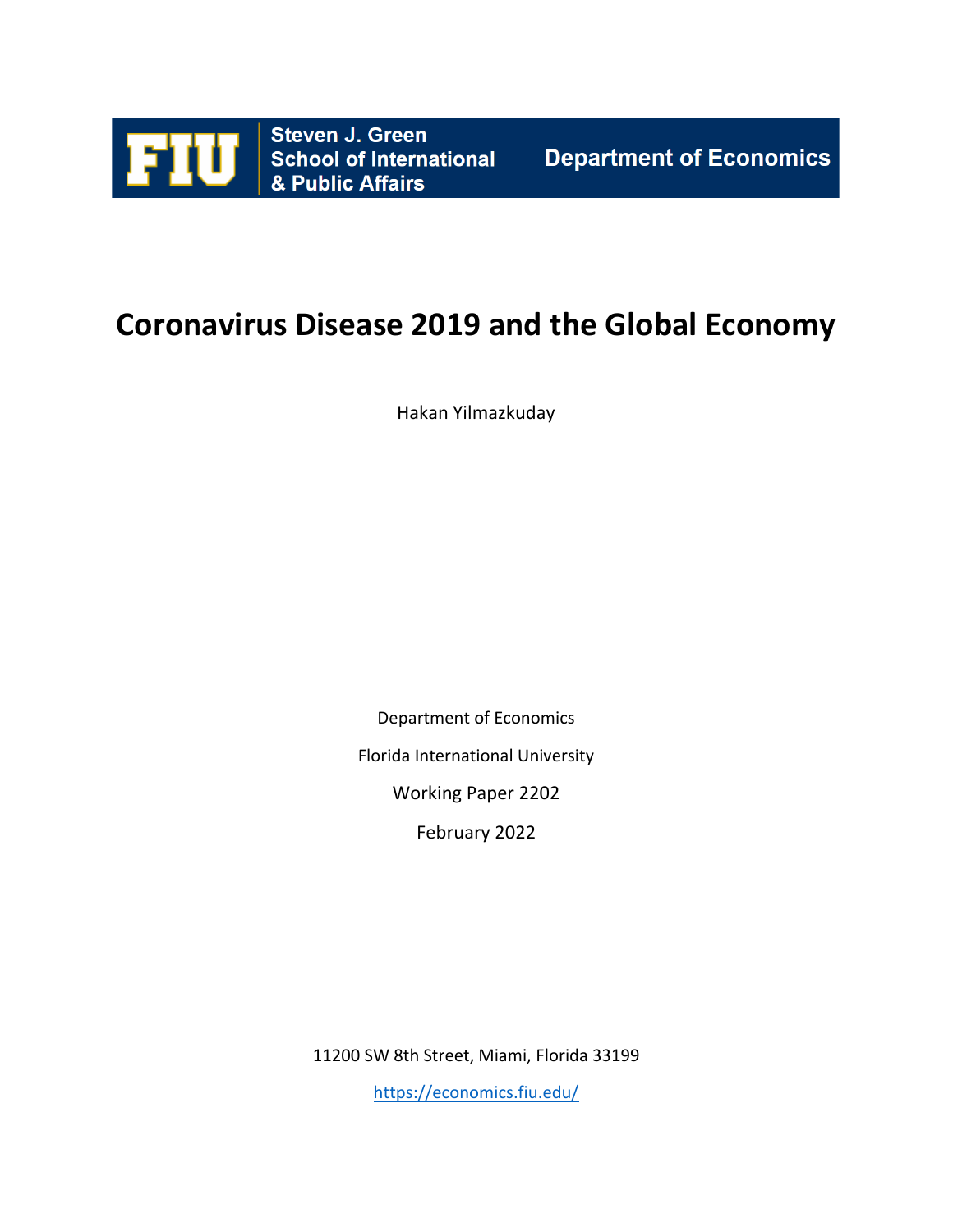## Coronavirus Disease 2019 and the Global Economy

Hakan Yilmazkuday<sup>†</sup>

February 14, 2022

#### Abstract

Using daily data on the coronavirus disease 2019 (COVID-19) cases from China and the rest of the world, this paper investigates the corresponding effects on the global economic activity. The empirical results based on a structural vector autoregression model using crude oil prices (COP) and the Baltic Exchange Dry Index (BDI) are consistent with increases in COVID-19 cases acting as negative demand shocks in the global economic activity (reáected as reductions in COP) and negative supply shocks in the global transportation of commodities (reflected as increases in BDI). The historical decomposition results further suggest that the effects of COVID-19 cases on COP and BDI have been mostly observed in the early COVID-19 period.

#### JEL Classification: F60, I10

Key Words: COVID-19; Coronavirus; Baltic Dry Index; Crude Oil Prices

The author would like to thank the editors Edwin van Hassel and Thierry Vanelslander as well as two

anonymous referees for their helpful comments and suggestions. The usual disclaimer applies. <sup>†</sup>Department of Economics, Florida International University, Miami, FL 33199, USA. Phone: 305-348-

<sup>2316.</sup> Fax: 305-348-1524. E-mail: hyilmazk@fiu.edu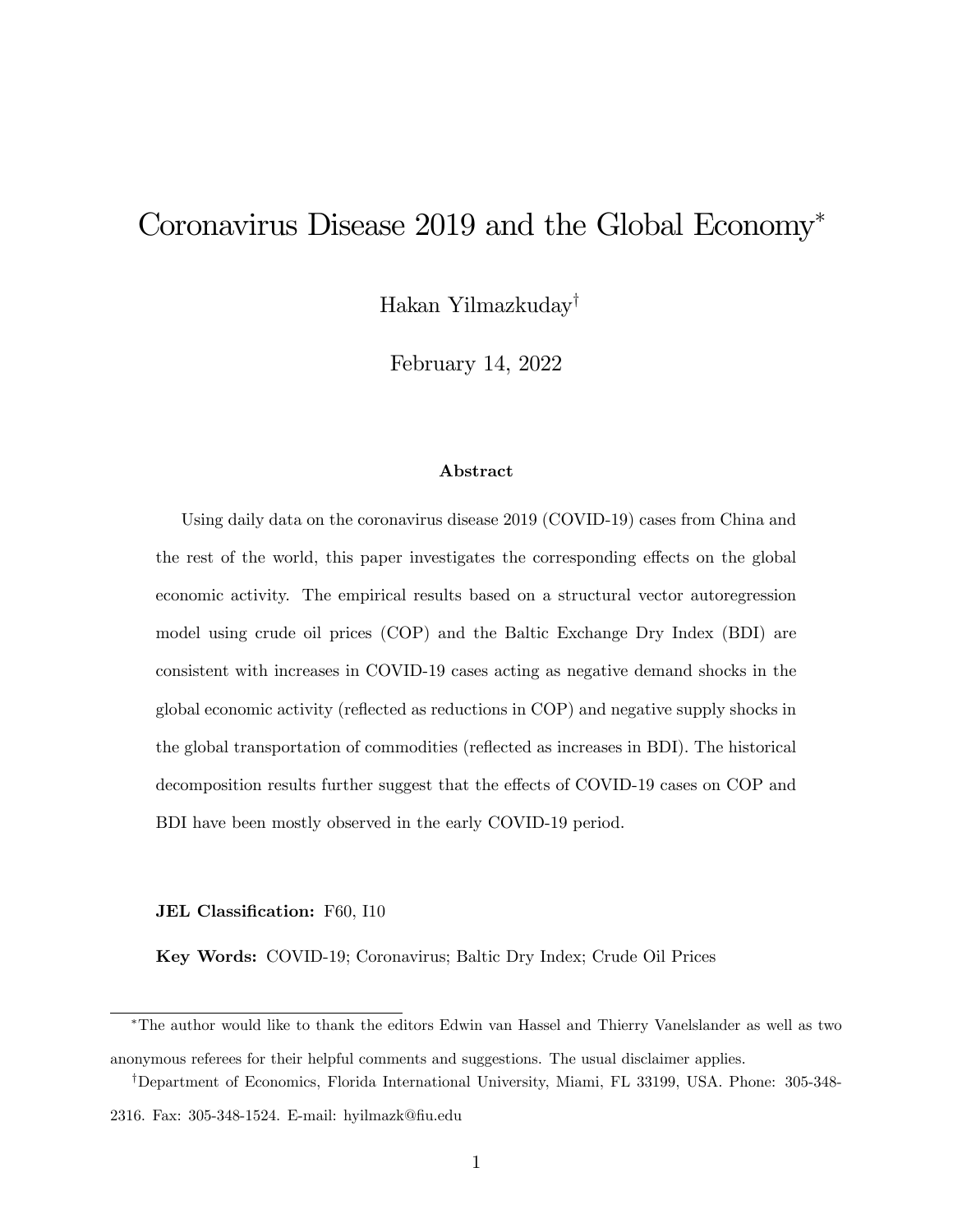## <span id="page-2-0"></span>Coronavirus Disease 2019 and the Global Economy

#### Abstract

Using daily data on the coronavirus disease 2019 (COVID-19) cases from China and the rest of the world, this paper investigates the corresponding effects on the global economic activity. The empirical results based on a structural vector autoregression model using crude oil prices (COP) and the Baltic Exchange Dry Index (BDI) are consistent with increases in COVID-19 cases acting as negative demand shocks in the global economic activity (reáected as reductions in COP) and negative supply shocks in the global transportation of commodities (reflected as increases in BDI). The historical decomposition results further suggest that the effects of COVID-19 cases on COP and BDI have been mostly observed in the early COVID-19 period.

JEL Classification: F60, I10

Key Words: COVID-19; Coronavirus; Baltic Dry Index; Crude Oil Prices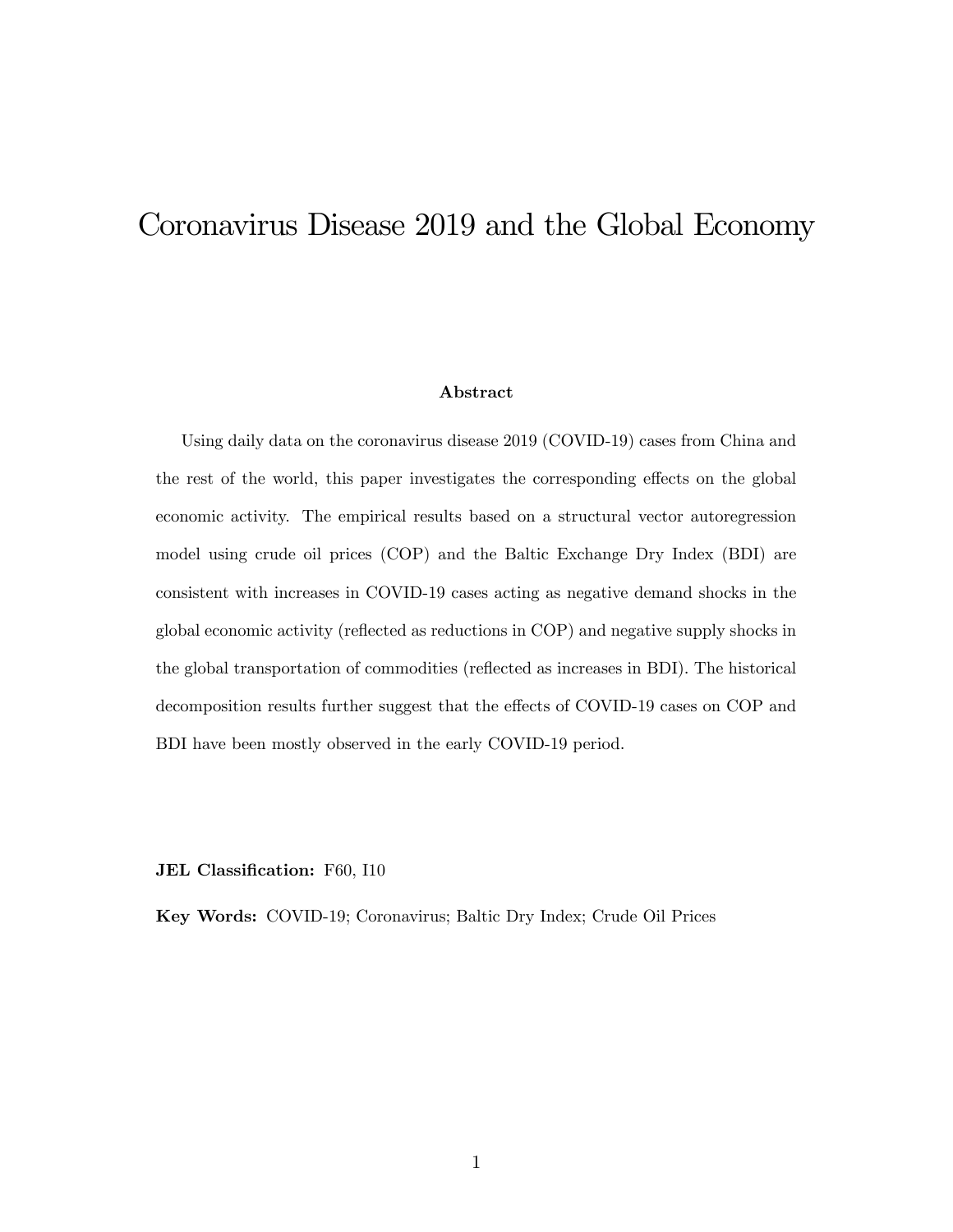#### 1 Introduction

The World Health Organization has declared the coronavirus disease 2019 (COVID-19) a pandemic on March 11th, 2020, more than two months after the first reported case in Wuhan, China on December 31st, 2019. Since this pandemic is economically different due to the number of cases reported in several developed countries and China, these countries have been hit hard by the corresponding negative effects (e.g., see [Baldwin and di Mauro](#page-13-0)  $(2020)$ ). These negative effects have quickly spilled over to other countries not only due to the contagious nature of COVID-19 medically but also due to the supply chain disruptions economically, because about 55% of world supply and demand is accounted for by China, Korea, Italy, Japan, the U.S. and Germany that have the most reported cases of COVID-19 according to [Baldwin and Tomiura](#page-13-1) [\(2020\)](#page-13-1).

As discussed in studies such as by Ivanov, Tsipoulanidis, Schönberger, et al. [\(2017\)](#page-15-0) or [Ivanov](#page-15-1) [\(2020\)](#page-15-1), supply chain disruptions can occur due to natural disasters (e.g., the earthquake and the tsunami in Japan in 2011), man-made catastrophes (e.g., an explosion at BASF factory in Germany in 2016) or employee strikes. These low-frequency-high-impact events can result in immediate disruptions in supply chains, because supplies, producers, transporters and distributors can be all affected due to one broken link. Accordingly, as discussed in studies such as by [Ivanov, Sokolov, and Dolgui](#page-15-2) [\(2014\)](#page-15-2), [Garvey, Carnovale, and](#page-14-0) [Yeniyurt](#page-14-0) [\(2015\)](#page-14-0), [Dolgui, Ivanov, and Sokolov](#page-14-1) [\(2018\)](#page-14-1), [Pavlov, Ivanov, Werner, Dolgui, and](#page-16-0) [Sokolov](#page-16-0) [\(2019\)](#page-16-0), [Dolgui, Ivanov, and Rozhkov](#page-14-2) [\(2020\)](#page-14-2) or [Li and Zobel](#page-15-3) [\(2020\)](#page-15-3), material shortages and delivery delays are experienced in sectors involved in the supply chain, resulting in the *ripple effect* and thus productivity reductions.

Unlike supply chain disruptions (discussed so far) that are localized, pandemics such as COVID-19 can affect multiple supply chains simultaneously and cover multiple regions globally. Hence, these effects last longer, they can be more unpredictable, and they can result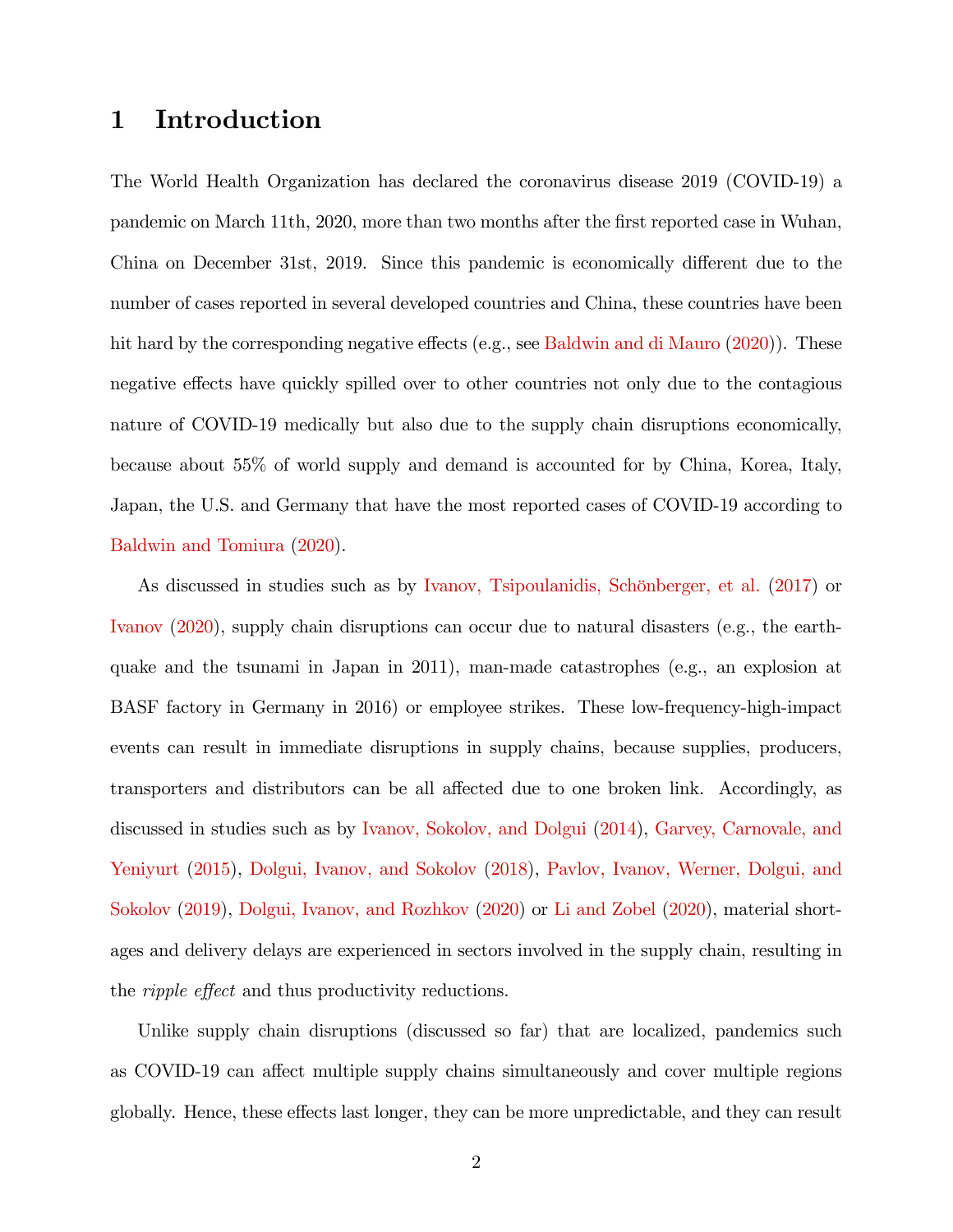in simultaneous disruptions in supply, demand, and logistics infrastructure. For example, according to [Ivanov](#page-15-1) [\(2020\)](#page-15-1), 94% of the Fortune 1000 companies have experienced supply chain disruptions due to COVID-19. Similarly, [Araz, Choi, Olson, and Salman](#page-13-2) [\(2020\)](#page-13-2) underline that COVID-19 has broken many global supply chains simultaneously. Although these effects are not unique to COVID-19, and they were also observed in earlier epidemic outbreaks (e.g., see [Johanis](#page-15-4) [\(2007\)](#page-15-4), [Chou, Kuo, and Peng](#page-14-3) [\(2004\)](#page-14-3), Calnan, Gadsby, Kondé, Diallo, and [Rossman](#page-14-4) [\(2018\)](#page-14-5) or Büyüktahtakın, des Bordes, and Kıbış (2018)), its scale and geographical coverage have made COVID-19 a global phenomenon.

Based on this background, this paper investigates the effects of COVID-19 on the global economy. This is achieved by considering the corresponding effects on crude oil prices (COP) and the Baltic Exchange Dry Index (BDI). Specifically, COP can capture demand changes (among others) in the global economic activity as suggested in studies such as by [Kilian](#page-15-5)  $(2009)$ , whereas BDI is daily published by the Baltic Exchange in London, and it reflects the shipping costs (due to using vessels of various sizes covering multiple maritime routes) regarding the transportation of raw commodities (e.g., grain, coal, iron ore, copper). Since these shipping costs are determined by the supply and demand forces in the global market, they are robust to any speculative manipulation or any government intervention by construction (e.g., see Bildirici, Kayıkçı, and Onat  $(2015)$  or Graham, Peltomäki, and Piljak  $(2016)$ ). Accordingly, several early or recent studies in the literature such as by [Isserlis](#page-15-7) [\(1938\)](#page-15-7), [Tin](#page-16-1)[bergen](#page-16-1) [\(1959\)](#page-16-1), [Stopford](#page-16-2) [\(2008\)](#page-16-2), [Klovland](#page-15-8) [\(2002\)](#page-15-8), [Kilian](#page-15-5) [\(2009\)](#page-15-5), [Fan and Xu](#page-14-7) [\(2011\)](#page-14-7), [Qiu,](#page-16-3) [Colson, Escalante, and Wetzstein](#page-16-3) [\(2012\)](#page-16-3) and [Makridakis, Merikas, Merika, Tsionas, and](#page-16-4) [Izzeldin](#page-16-4) [\(2020\)](#page-16-4) have suggested using BDI (or similar indices) to identify global changes in the transportation of commodities.

The formal investigation is achieved by using a structural vector autoregression (SVAR) model, where the endogenous variables are selected as weekly percentage changes in daily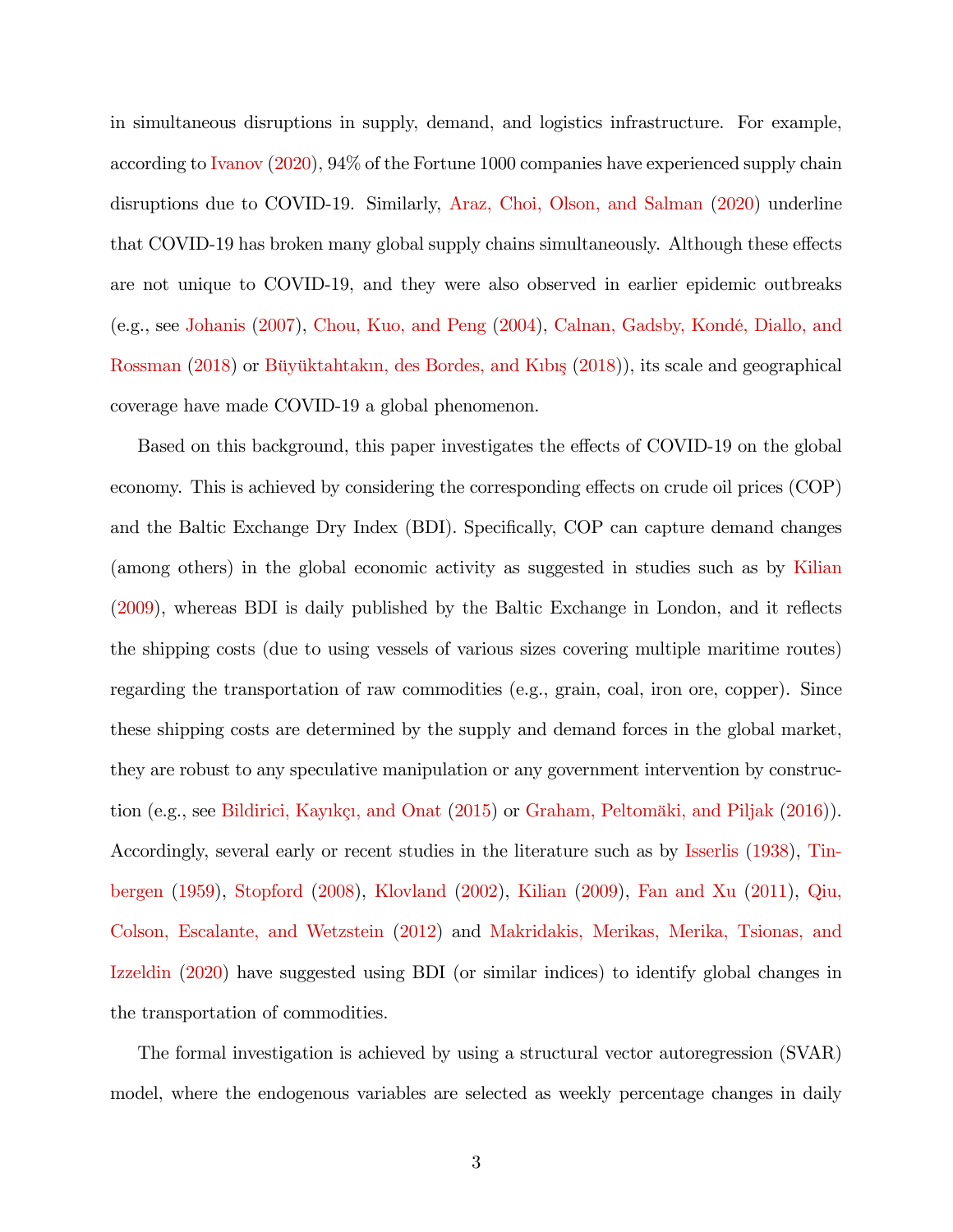COP and daily BDI. Since COVID-19 is an exogenous shock (i.e., it is not determined by either COP or BDI), percentage changes in daily COVID-19 cases in China and the rest of the world (ROW) are included as exogenous variables in this framework. Using daily data covering the period between January 28th, 2020 and November 15th, 2021, cumulative impulse responses of COP and BDI are estimated to identify the effects of COVID-19 on the global economy.

The corresponding results suggest that 1% of a weekly increase in daily COVID-19 cases in China results in about 0:02% of a cumulative increase in BDI after one week and about  $0.03\%$  of a cumulative increase after three months. Similarly,  $1\%$  of a weekly increase in daily COVID-19 cases in ROW results in about 0:05% of a cumulative increase in BDI after one week, although the effects become insignificant in longer horizons. These results are consistent with increases in COVID-19 cases acting as negative supply shocks in the transportation of commodities, similar to earlier studies such as by [Ivanov, Sokolov, and Dolgui](#page-15-2) [\(2014\)](#page-15-2), [Garvey,](#page-14-0) [Carnovale, and Yeniyurt](#page-14-0) [\(2015\)](#page-14-0), [Dolgui, Ivanov, and Sokolov](#page-14-1) [\(2018\)](#page-14-1), [Pavlov, Ivanov, Werner,](#page-16-0) [Dolgui, and Sokolov](#page-16-0) [\(2019\)](#page-16-0), [Dolgui, Ivanov, and Rozhkov](#page-14-2) [\(2020\)](#page-14-2) or [Li and Zobel](#page-15-3) [\(2020\)](#page-15-3) who have shown that material shortages and delivery delays due to supply chain disruptions can easily result in the *ripple effect* and thus productivity reductions.

The results also suggest that 1% of a weekly increase in daily COVID-19 cases in China results in about 0.02% of a cumulative reduction in COP, whereas 1% of a weekly increase in daily COVID-19 cases in ROW results in about  $0.13\%$  of a cumulative reduction in COP after one week and 0:15% after one month. These results are consistent with a lower global demand (reflected as reductions in COP) following increases in COVID-19 cases. The historical decomposition results suggest that the effects of COVID-19 cases on BDI and COP have mostly been observed in the early COVID-19 period.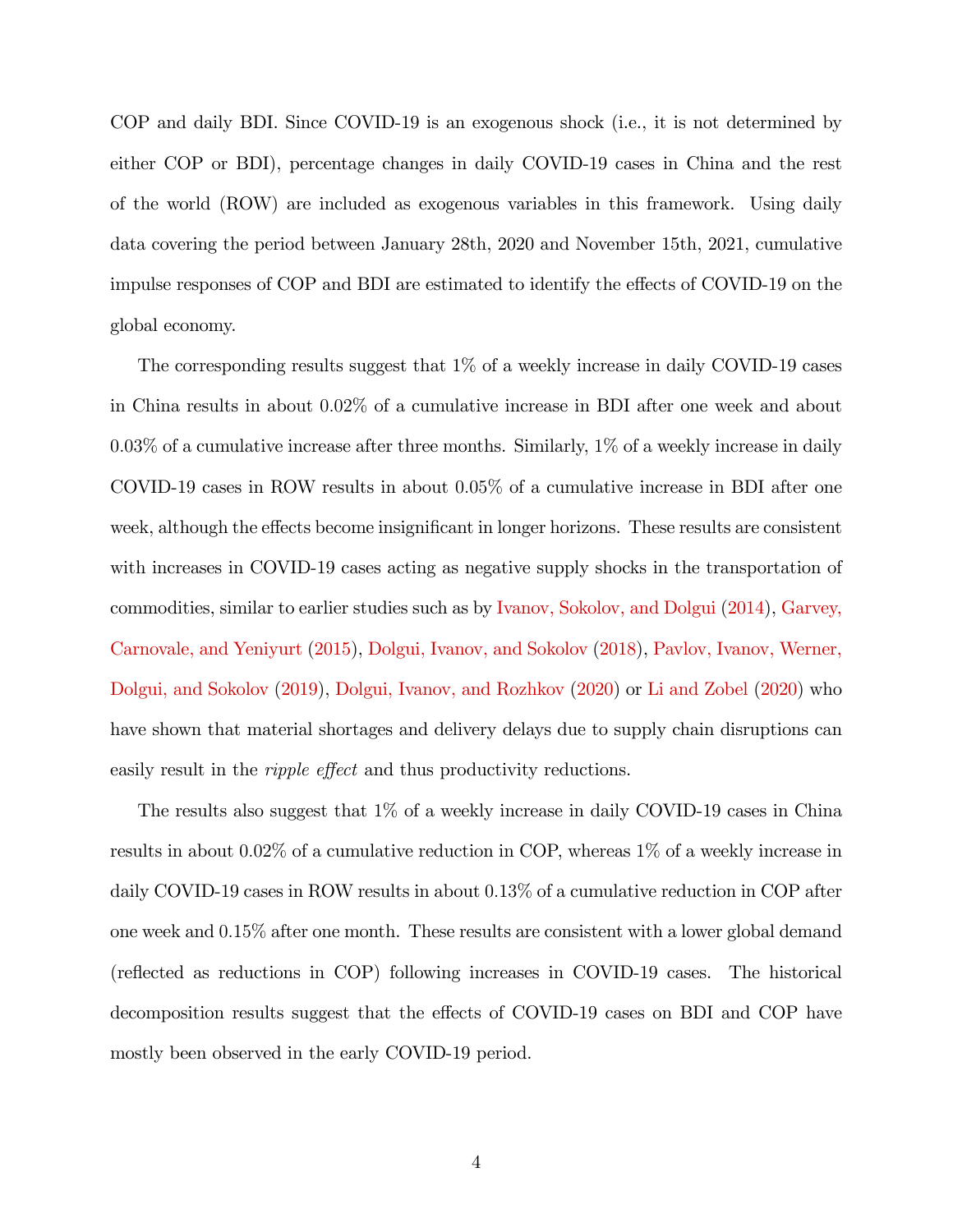The relationship between BDI and COP further suggests that positive BDI shocks result in cumulative reductions in COP in the long run, whereas positive COP shocks result in cumulative increases in BDI both in the short run and the long run that are consistent with a complete pass-through of COP into BDI. It is implied that unexpected BDI increases in the SVAR model mostly capture negative supply shocks in the global transportation of commodities, because an increase in BDI results in a reduction of the demand for crude oil, which is a cost factor in the transportation sector. This result is supported by the Joint Open Letter to United Nations agencies from the global maritime transport industry on March 19th, 2020, where the global maritime transport industry has requested certain exemptions for international seafarers as the national regulations disrupt the supply of transportation.

With respect to the existing literature, the results of this paper are line with studies such as by [Ivanov](#page-15-1) [\(2020\)](#page-15-1) who have shown in their multi-stage supply chain model with suppliers, producers/factories, distribution centers and customers that transportation/shipment is an essential part in the flow of materials and finished products. Accordingly, having a supply chain disruption due to the national regulations in the transportation sector can easily result in productivity reductions as discussed in studies such as by [Ivanov, Sokolov, and Dolgui](#page-15-2) [\(2014\)](#page-15-2), [Garvey, Carnovale, and Yeniyurt](#page-14-0) [\(2015\)](#page-14-0), [Dolgui, Ivanov, and Sokolov](#page-14-1) [\(2018\)](#page-14-1), [Pavlov,](#page-16-0) [Ivanov, Werner, Dolgui, and Sokolov](#page-16-0) [\(2019\)](#page-16-0), [Dolgui, Ivanov, and Rozhkov](#page-14-2) [\(2020\)](#page-14-2) or [Li and](#page-15-3) [Zobel](#page-15-3) [\(2020\)](#page-15-3), and these supply chain disruptions can should be evaluated by policy makers with utmost attention. The results in this paper are also consistent with studies such as by [Baldwin and Tomiura](#page-13-1) [\(2020\)](#page-13-1) who have predicted that COVID-19 is both a supply and a demand shock. These predictions are reflected in this paper as negative demand shocks in the global economic activity and negative supply shocks in the global transportation of commodities.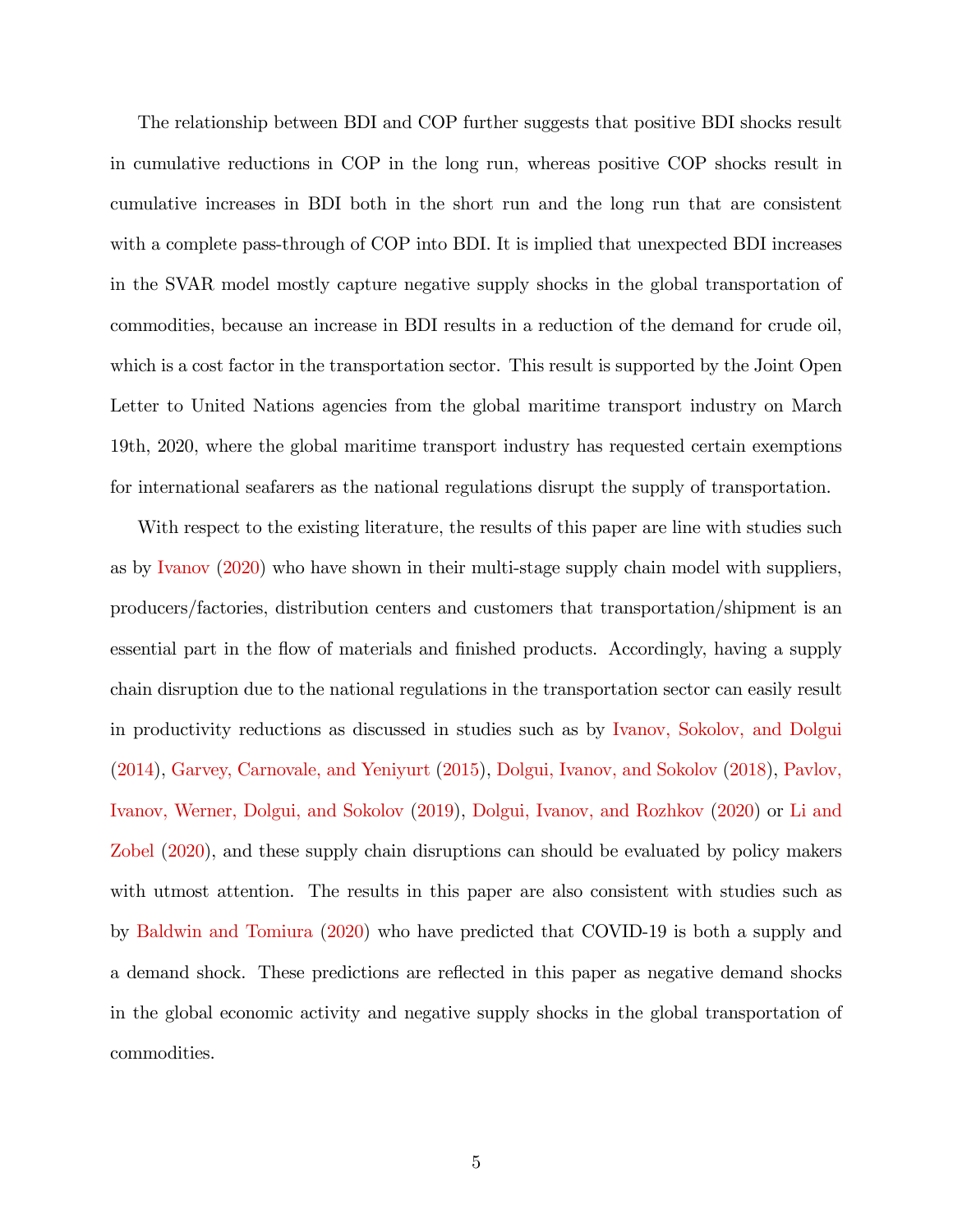The rest of the paper is organized as follows. The next section introduces the data set and methodology used. Section 3 depicts empirical results, while Section 4 concludes.

## 2 Data and Estimation Methodology

We would like to measure the effects of COVID-19 cases in China and ROW on the global economic activity by using COP and BDI. While COP can capture demand changes in the global economic activity as suggested in studies such as by [Kilian](#page-15-5) [\(2009\)](#page-15-5), BDI reflects changes in the global transportation of commodities as suggested in studies such as by [Isserlis](#page-15-7) [\(1938\)](#page-15-7), [Tinbergen](#page-16-1) [\(1959\)](#page-16-1), [Stopford](#page-16-2) [\(2008\)](#page-16-2), [Klovland](#page-15-8) [\(2002\)](#page-15-8), [Kilian](#page-15-5) [\(2009\)](#page-15-5), [Fan and Xu](#page-14-7) [\(2011\)](#page-14-7), [Qiu,](#page-16-3) [Colson, Escalante, and Wetzstein](#page-16-3) [\(2012\)](#page-16-3) and [Makridakis, Merikas, Merika, Tsionas, and](#page-16-4) [Izzeldin](#page-16-4) [\(2020\)](#page-16-4). Based on this motivation, we utilize the SVAR model of  $z_t = (\Delta b_t, \Delta o_t)'$ using daily data, where  $\Delta b_t$  represents the weekly percentage change in daily BDI, and  $\Delta o_t$ represents the weekly percentage change in daily COP.

Daily COP are measured by "Europe Brent Spot Price FOB (Dollars per Barrel)" down-loaded from the web page of the Federal Reserve Economic Data (FRED).<sup>[1](#page-2-0)</sup> Daily data on BDI are obtained from the web page of Trading Economics.<sup>[2](#page-2-0)</sup> Weekly percentage changes in daily COVID-19 cases in China and ROW, represented by  $\Delta c_t^{CHINA}$  and  $\Delta c_t^{ROW}$ , respectively, are included as an exogenous variable in this framework; the corresponding data have been obtained from the webpage of Our World in Data.<sup>[3](#page-2-0)</sup> The combination of all data sets results in a daily sample period between January 28th, 2020 and November 15th, 2021.<sup>[4](#page-2-0)</sup> In the estimation, all daily variables are represented as weekly percentage changes to control for

<sup>&</sup>lt;sup>1</sup>The web page is https://fred.stlouisfed.org/.

<sup>&</sup>lt;sup>2</sup>The web page is https://tradingeconomics.com/commodity/baltic.

<sup>3</sup>The web page is https://ourworldindata.org/coronavirus. Daily COVID-19 cases in the rest of the world are obtained as the sum of daily cases in countries other than China.

<sup>4</sup>Although data on the global COVID-19 cases are available for each day in the sample, data on COP and BDI are not available on holidays and weekends. These missing observations have been linearly interpolated.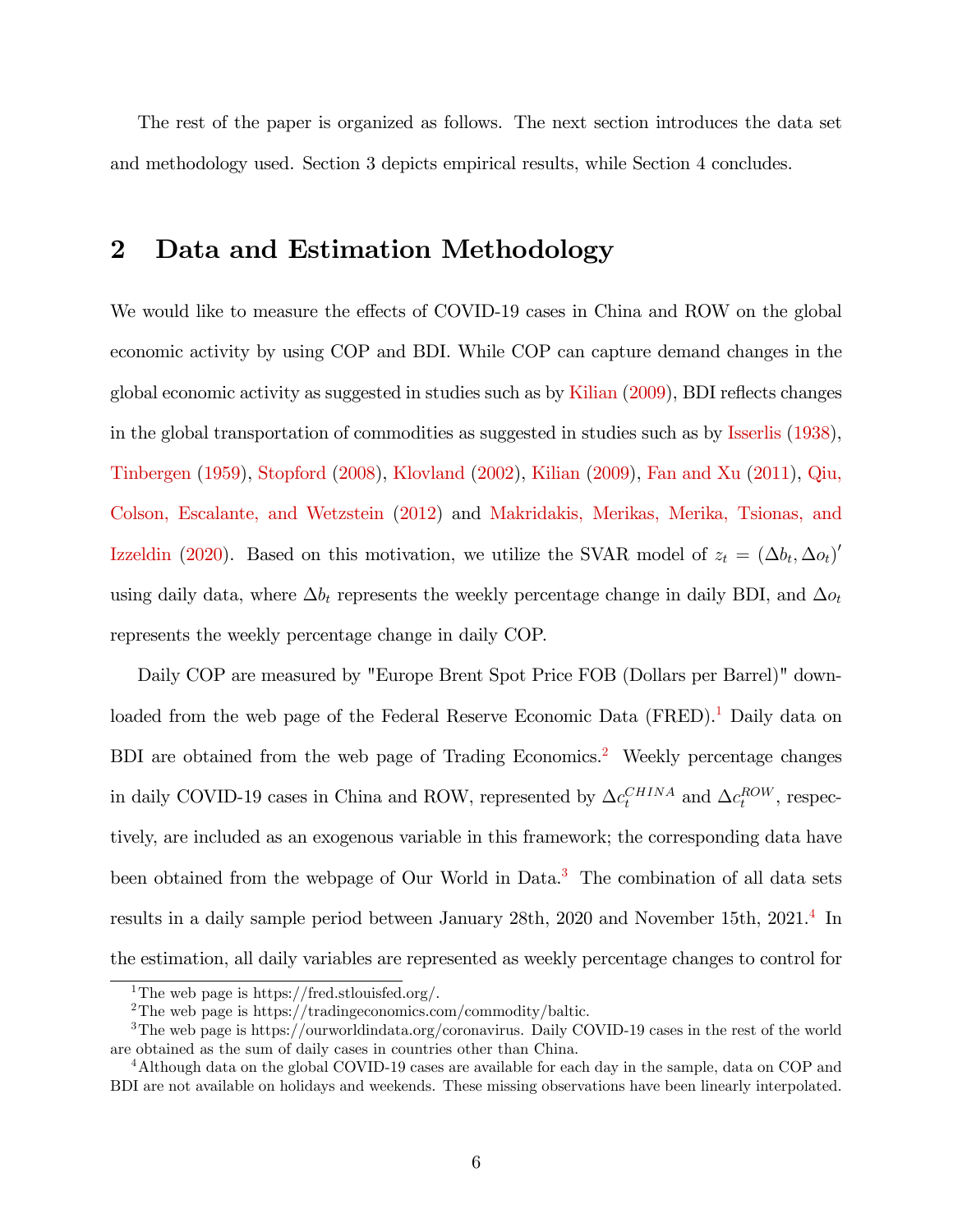any seasonality concern by construction. The corresponding series included in the estimation are given in Figure 1, where weekly percentage changes in daily COVID-19 cases have been more volatile during the early COVID-19 period.

In formal terms, the SVAR model is given by:

$$
A_o z_t = a + \sum_{k=1}^{14} A_k z_{t-k} + \Phi c_t + u_t
$$
\n(1)

where  $c_t = (\Delta c_t^{CHINA}, \Delta c_t^{ROW})'$  and  $u_t$  is the vector of serially and mutually uncorrelated structural innovations. For estimation purposes, the model is expressed in reduced form as follows:

$$
z_t = b + \sum_{k=1}^{14} B_k z_{t-k} + \Omega c_t + e_t \tag{2}
$$

where  $b = A_o^{-1}a$ ,  $B_k = A_o^{-1}A_k$  for all k, and  $\Omega = A_o^{-1}\Phi$ . The number of lags (of 14) has been determined by minimizing the Deviance Information Criterion across alternative lags (between 1 and 30) of which details are also given in Figure 1. The model variables are confirmed to be stable as none of the roots lie outside the unit circle. It is postulated that the structural impact multiplier matrix  $A_{o}^{-1}$  has a recursive structure such that the reduced form errors  $e_t$  can be decomposed according to  $e_t = A_0^{-1}u_t$ , where the sizes of shocks are standardized to unity (i.e., the identification is by triangular factorization). The recursive structure imposed on  $A_o^{-1}$  requires an ordering of the endogenous variables used in the estimation, for which we use the one that is given by  $z_t = (\Delta b_t, \Delta o_t)'$ . Accordingly, COP immediately reacts to developments in BDI, whereas BDI reacts to developments in COP after one day.<sup>[5](#page-2-0)</sup>

The estimation is achieved by a Bayesian approach with independent normal-Wishart priors. This corresponds to generating posterior draws for the structural model parameters by

 $5$ The other alternative ordering was also considered, for which the results were highly similar. Such results are available upon request.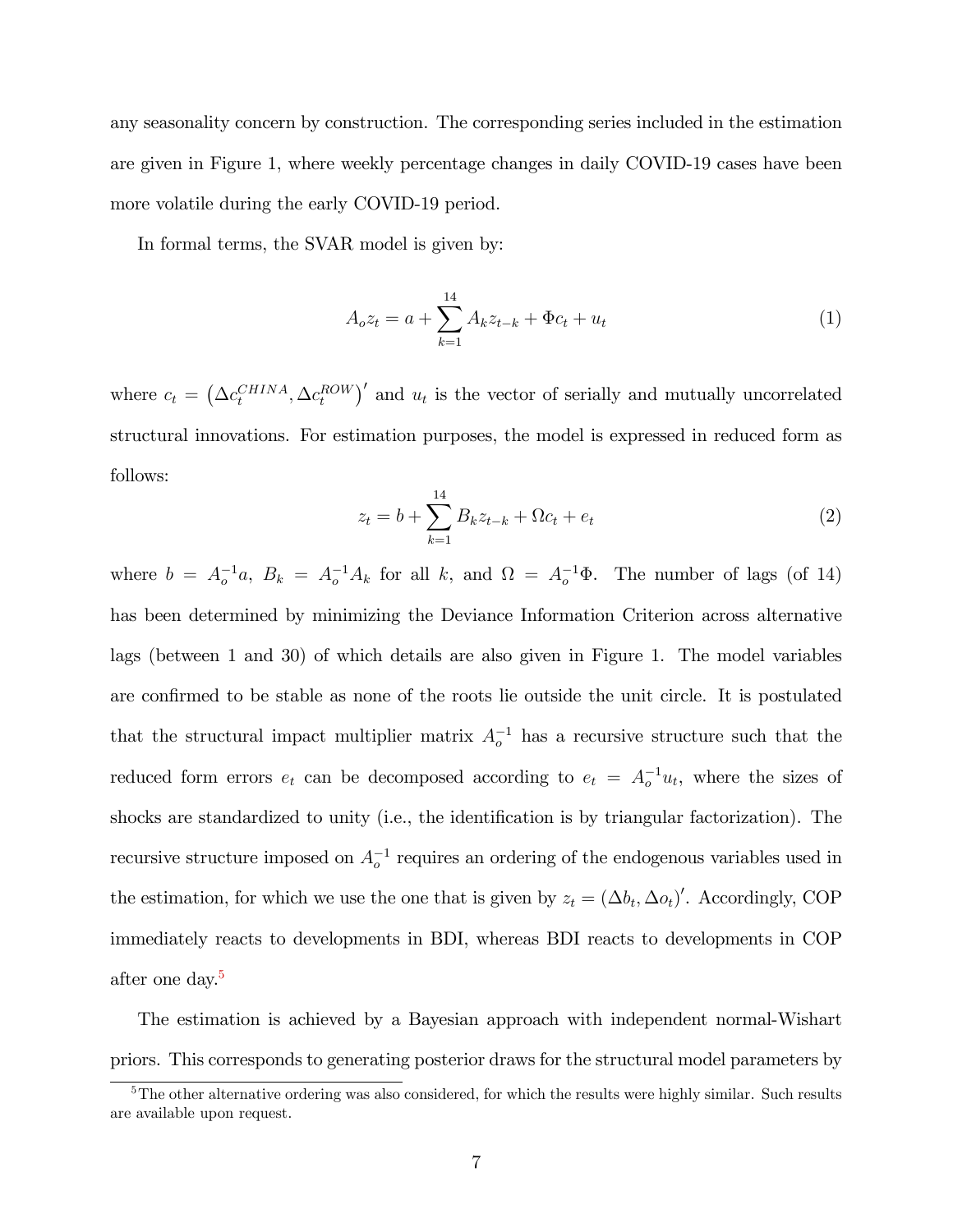transforming each reduced-form posterior draw. In particular, for each draw of the covariance matrix from its posterior distribution, the corresponding posterior draw for  $A_o^{-1}$  is constructed by using by triangular factorization so that the sizes of shocks are standardized to unity. In the Bayesian framework, a total of 2,000 samples are drawn, where a burn-in sample of 1,000 draws is discarded. The remaining 1,000 draws are used to determine the structural impulse responses and the historical decomposition that are necessary for the estimation of COVID-19 effects. The effects of COVID-19 cases on BDI (COP) are measured as the cumulative impulse response of BDI (COP) to a percentage change in COVID-19 cases. While the median of each distribution is considered as the Bayesian estimator, the 16th and 84th quantiles of distributions are used to construct the 68% credible intervals (which is the standard measure considered in the Bayesian literature).

#### 3 Estimation Results

The effects of COVID-19 cases on BDI (measured by the corresponding cumulative impulse responses) are given in Table 1 as snapshots after one week, one month and three months, whereas the continuous cumulative impulse responses are given in Figure 2. As is evident, 1% of a weekly increase in daily COVID-19 cases in China results in 0:02% of a cumulative increase in BDI after one week and 0:03% of a cumulative increase after one month or three months. Similarly, 1% of a weekly increase in daily COVID-19 cases in ROW results in  $0.05\%$  of a cumulative increase in BDI after one week, although the effects become insignificant in longer horizons. Also based on the corresponding credible intervals, these results are consistent with increases in COVID-19 cases acting as negative supply shocks in the transportation sector, resulting in higher BDI. This result is in line with earlier studies such as by [Ivanov, Sokolov, and Dolgui](#page-15-2) [\(2014\)](#page-15-2), [Garvey, Carnovale, and Yeniyurt](#page-14-0) [\(2015\)](#page-14-0), [Dolgui,](#page-14-1)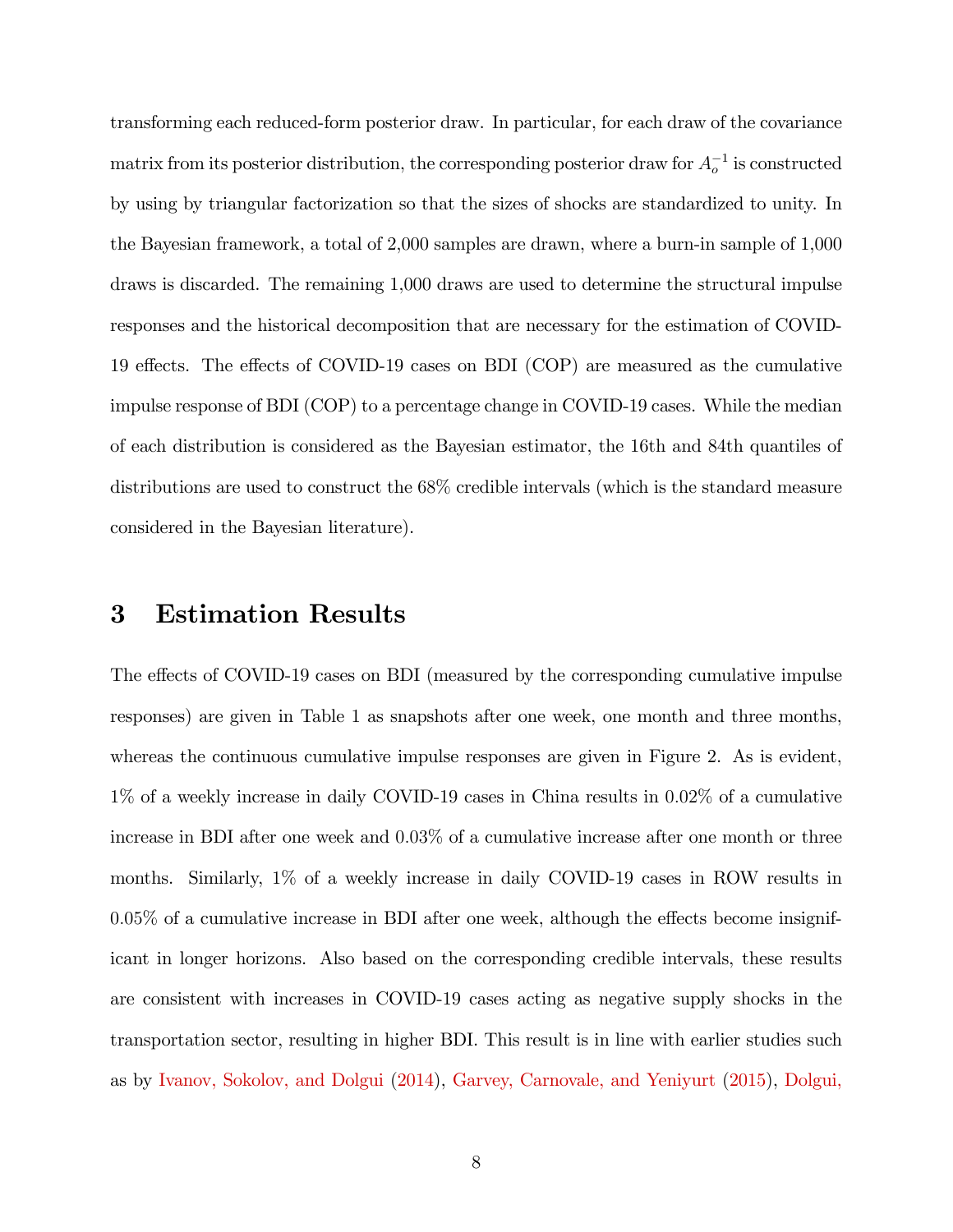[Ivanov, and Sokolov](#page-14-1) [\(2018\)](#page-14-1), [Pavlov, Ivanov, Werner, Dolgui, and Sokolov](#page-16-0) [\(2019\)](#page-16-0), [Dolgui,](#page-14-2) [Ivanov, and Rozhkov](#page-14-2) [\(2020\)](#page-14-2) or [Li and Zobel](#page-15-3) [\(2020\)](#page-15-3) who have shown that material shortages and delivery delays due to supply chain disruptions can easily result in the *ripple effect* and thus productivity reductions.

The effects of COVID-19 cases on COP (measured by the corresponding cumulative impulse responses) are also given Table 1 and Figure 2. As is evident, the effects of COVID-19 cases in both China and ROW are negative and significant on COP. Specifically,  $1\%$  of a weekly increase in daily COVID-19 cases in China results in about 0.02\% of a cumulative reduction in COP both in the short run and the long run, whereas 1% of a weekly increase in daily COVID-19 cases in ROW results in about 0.13% of a cumulative reduction in COP after one week, and 0:15% of a cumulative reduction after three months. These results are consistent with a lower global demand (reflected as reductions in COP) following increases in COVID-19 cases.

Regarding the patterns over time, according to Figure 2, the cumulative impulse responses get close to their long-run value only in a couple of weeks, suggesting rapid effects of COVID-19 cases on BDI and COP. When the historical decomposition results in Figure 3 are considered, the global effects of COVID-19 cases (i.e., total effects of COVID-19 cases in China and ROW) are observed relatively more on COP compared to BDI, and they have been more effective in the early COVID-19 period.

The relationship between BDI and COP are given in Figure 4 as cumulative impulse responses. As is evident, positive BDI shocks result in cumulative reductions in COP, especially in the long run, whereas positive COP shocks result in cumulative increases in BDI both in the short run and the long run, consistent with a complete pass-through of COP shocks into BDI. It is implied that unexpected BDI increases in this framework captures supply (rather than demand) shocks in the transportation of commodities, because an increase in BDI (i.e.,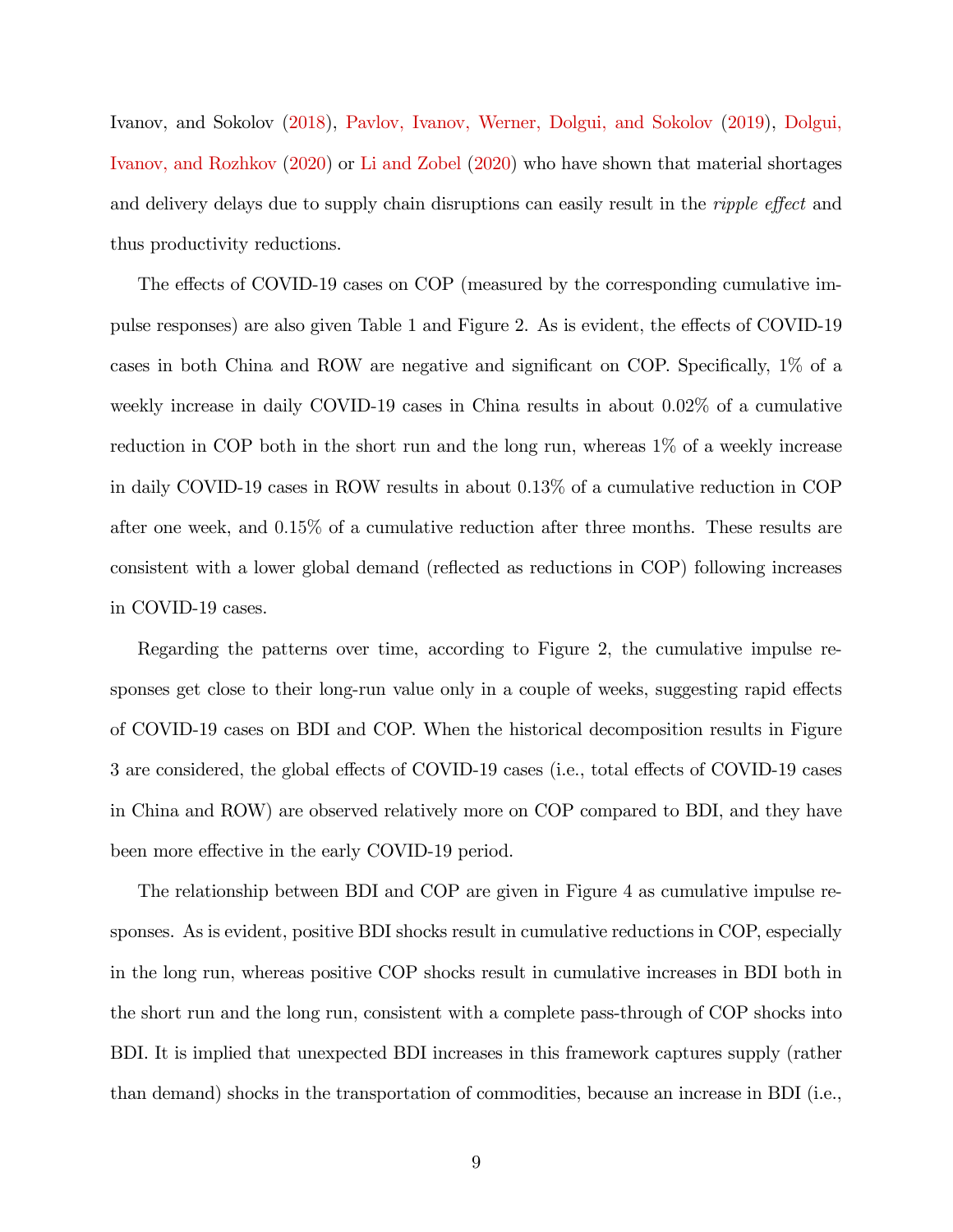the price of transportation) results in a reduction of the demand for (and thus price of) crude oil which is a cost factor in the transportation sector. This result is also supported by "Joint Open Letter to United Nations agencies from the global maritime transport industry" on March 19th, 2020 that requests certain exemptions for international seafarers as the national regulations disrupt the supply of transportation:

"As the COVID-19 pandemic takes hold, it is important for the world's governments to fully understand that around 90% of global trade is transported by commercial shipping, which moves the world's food, energy and raw materials, as well as manufactured goods and components  $\overline{\phantom{a}}$ -including vital medical supplies and many products sold in supermarkets, items that are necessary (due to complex supply chains) for the preservation of many jobs in manufacturing  $-\text{without}$ which modern society simply cannot function.

In this time of global crisis, it is more important than ever to keep supply chains open and maritime trade and transport moving.

In particular, this means keeping the world's ports open for calls by visiting commercial ships, and facilitating crew changes and the movement of ships' crews with as few obstacles as possible.

Every month, around 100,000 seafarers need to be changed over from the ships which they operate in order to comply with relevant international maritime regulations, governing safe working hours and crew welfare, so that they can continue to transport global trade safely.

We therefore wish to emphasise the vital need for the world's professional merchant seafarers to be granted appropriate exemptions from any national travel restrictions, when joining or leaving their ships, in order to keep the world's maritime supply chains functioning."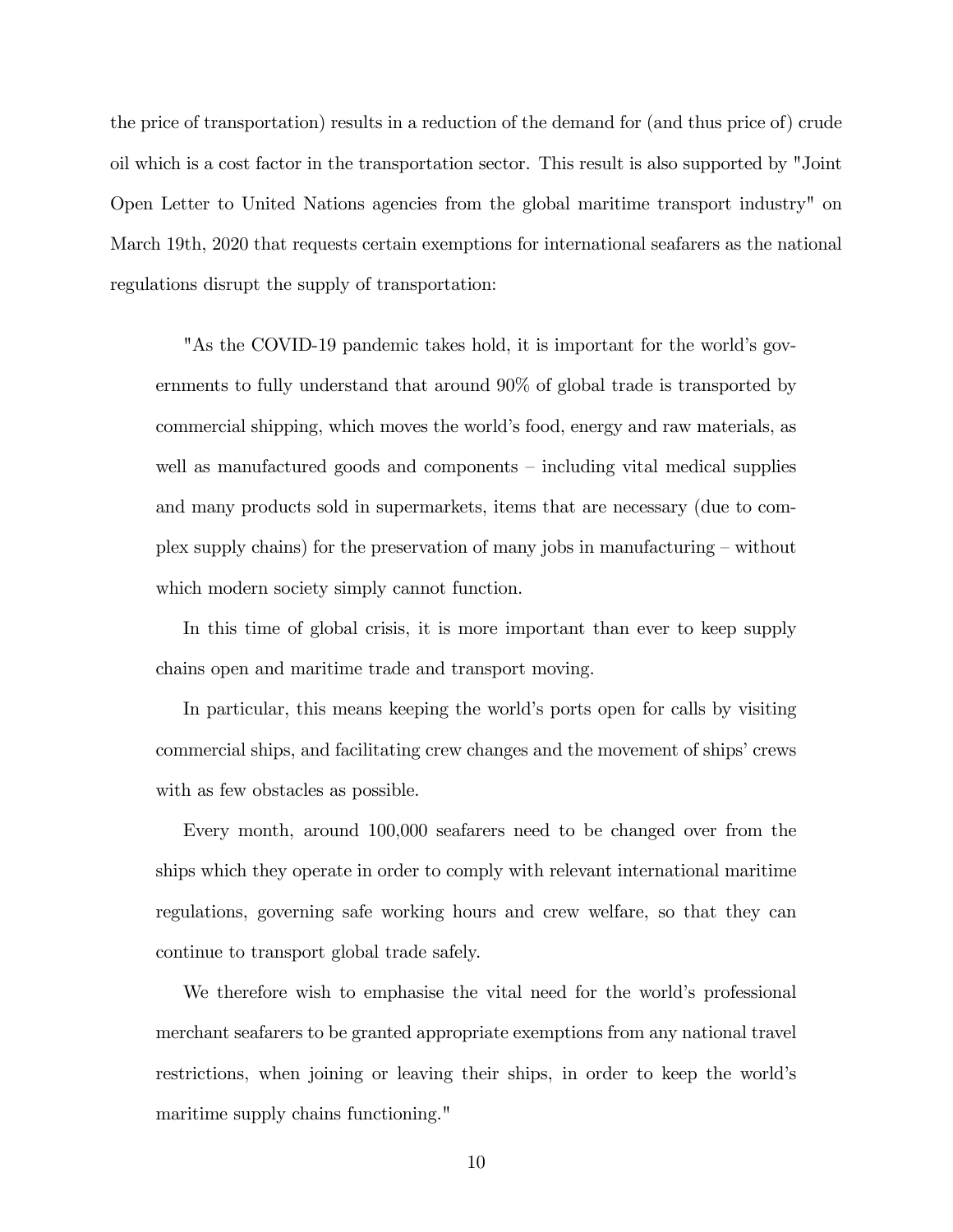where the COVID-19 is shown to be responsible for transportation supply disruptions.<sup>[6](#page-2-0)</sup>

Therefore, supply chain disruptions due to COVID-19 have been responsible for the reduction in the global economic activity. This result is line with studies such as by [Ivanov](#page-15-1) [\(2020\)](#page-15-1) who have shown in their multi-stage supply chain model with suppliers, producers/factories, distribution centers and customers that transportation/shipment is an essential part in the flow of materials and finished products. Accordingly, having a supply chain disruption due to the national regulations in the transportation sector have resulted in productivity reductions, consistent with earlier studies such as by [Ivanov, Sokolov, and Dolgui](#page-15-2) [\(2014\)](#page-15-2), [Garvey,](#page-14-0) [Carnovale, and Yeniyurt](#page-14-0) [\(2015\)](#page-14-0), [Dolgui, Ivanov, and Sokolov](#page-14-1) [\(2018\)](#page-14-1), [Pavlov, Ivanov, Werner,](#page-16-0) [Dolgui, and Sokolov](#page-16-0) [\(2019\)](#page-16-0), [Dolgui, Ivanov, and Rozhkov](#page-14-2) [\(2020\)](#page-14-2) or [Li and Zobel](#page-15-3) [\(2020\)](#page-15-3).

Overall, increases in COVID-19 cases have acted as negative demand shocks in the global economic activity and negative supply shocks in the global transportation of commodities. This result is consistent with studies such as by [Baldwin and Tomiura](#page-13-1) [\(2020\)](#page-13-1) who have predicted that COVID-19 is both a supply and a demand shock.

### 4 Conclusion

This paper has investigated the effects of the coronavirus disease  $2019$  (COVID-19) on the global economic activity by considering its implications on the Baltic Exchange Dry Index (BDI) and crude oil prices (COP). This investigation has been achieved by using daily data between January 28th, 2020 and November 15th, 2021, where a structural vector autoregression model has been used. The empirical results based on cumulative impulse responses are consistent with increases in COVID-19 cases acting as negative demand shocks in the global economic activity (reflected as reductions in COP) and negative supply shocks in the global

<sup>6</sup>The letter can be found at http://www.ics-shipping.org/news/press-releases/2020/03/19/joint-openletter-to-united-nations-agencies-from-the-global-maritime-transport-industry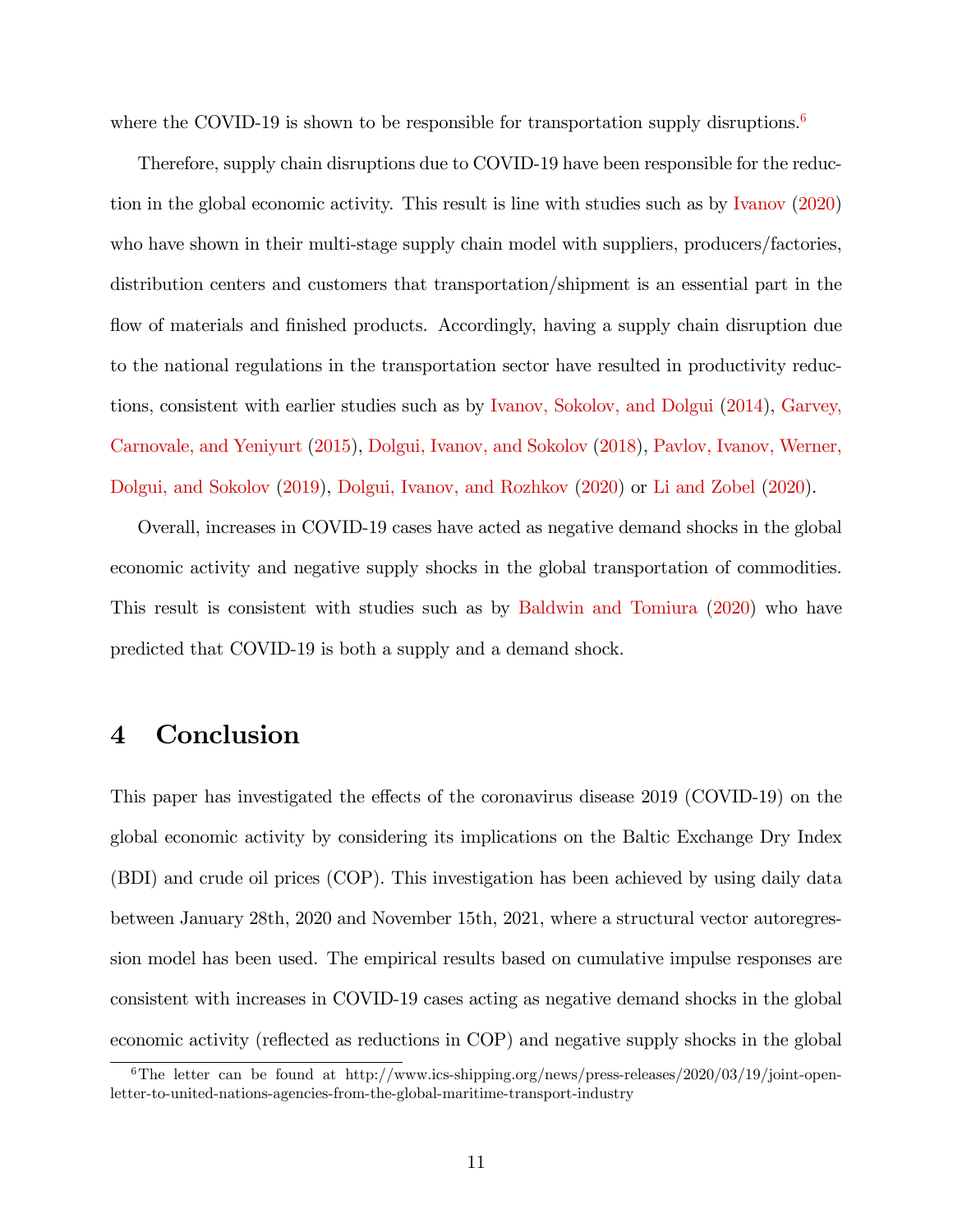transportation of commodities (reáected as increases in BDI). The historical decomposition results further suggest that the effects of COVID-19 cases on BDI and COP have mostly been observed in the early COVID-19 period.

The empirical results have also shown that there is evidence for complete pass-through of COP into BDI, and unexpected BDI increases capture supply shocks in the global transportation of commodities. The Joint Open Letter to United Nations agencies from the global maritime transport industry on March 19th, 2020 supports this result, where the global maritime transport industry requests certain exemptions for international seafarers as the national regulations disrupt the supply of transportation. Hence, supply chain disruptions (through transportation supply disruptions) due to COVID-19 have been responsible for the reduction in the global economic activity, which is consistent with earlier studies (as discussed above) having transportation/shipment as an essential part in the flow of materials and finished products.

## References

- <span id="page-13-2"></span>ARAZ, O. M., T.-M. CHOI, D. OLSON, AND F. S. SALMAN  $(2020)$ : "Data analytics for operational risk management," Decision Sciences.
- <span id="page-13-0"></span>BALDWIN, R., AND B. W. DI MAURO (2020): "Economics in the Time of COVID-19," CEPR Press VoxEU. org.
- <span id="page-13-1"></span>BALDWIN, R., AND E. TOMIURA  $(2020)$ : "Thinking ahead about the trade impact of COVID-19," CEPR Press VoxEU. org.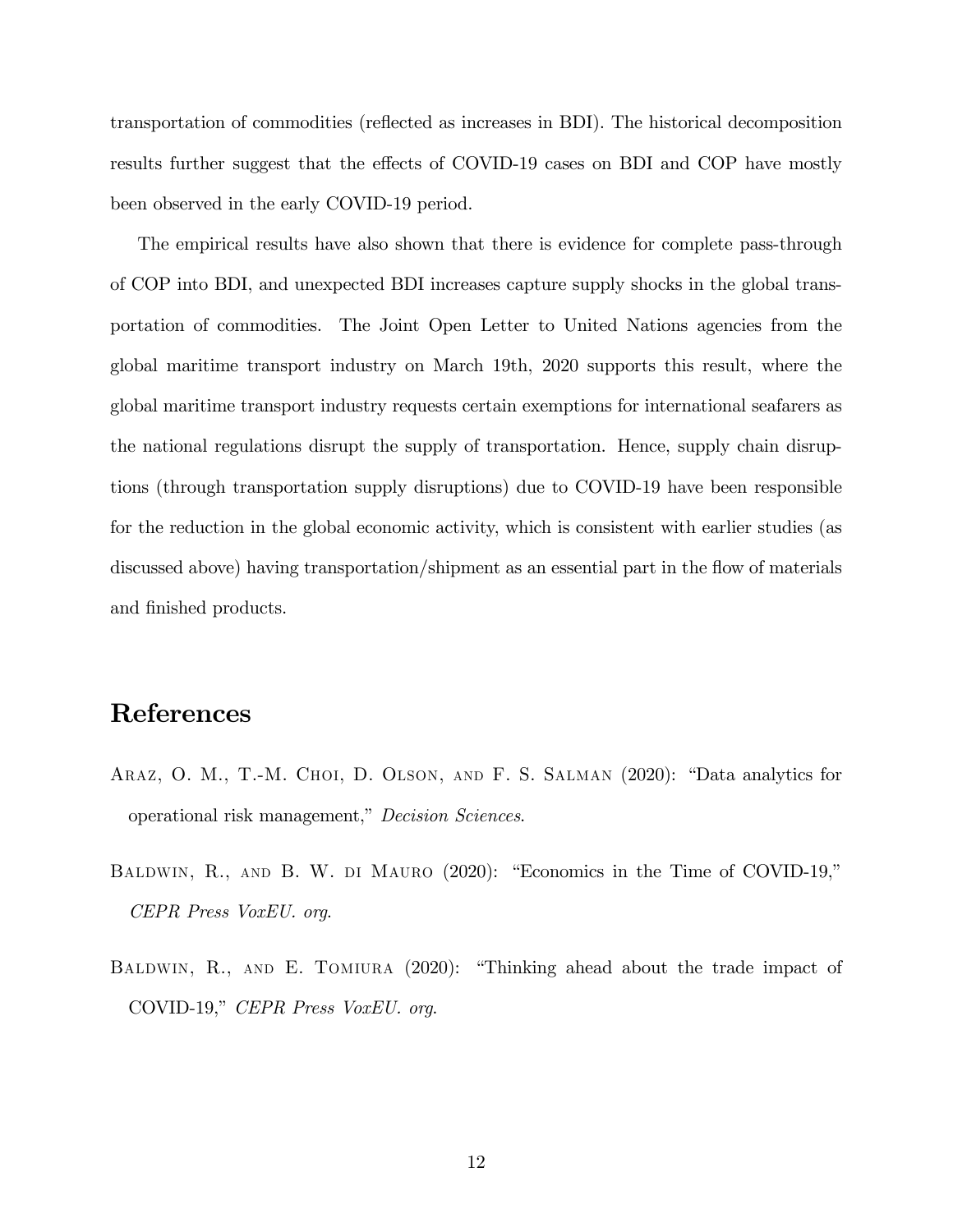- <span id="page-14-6"></span>BILDIRICI, M. E., F. KAYIKÇI, AND I. Ş. ONAT (2015): "Baltic Dry Index as a major economic policy indicator: the relationship with economic growth," *Procedia-Social and*  $Behavioral$  Sciences, 210, 416–424.
- <span id="page-14-5"></span>BÜYÜKTAHTAKIN, I. E., E. DES BORDES, AND E. Y. KIBIŞ (2018): "A new epidemicslogistics model: Insights into controlling the Ebola virus disease in West Africa," European Journal of Operational Research,  $265(3)$ ,  $1046-1063$ .
- <span id="page-14-4"></span>Calnan, M., E. W. Gadsby, M. K. KondÈ, A. Diallo, and J. S. Rossman (2018): ìThe response to and impact of the Ebola epidemic: towards an agenda for interdisciplinary research," International journal of health policy and management,  $7(5)$ ,  $402$ .
- <span id="page-14-3"></span>CHOU, J., N.-F. KUO, AND S.-L. PENG (2004): "Potential impacts of the SARS outbreak on Taiwan's economy," Asian Economic Papers, 3(1), 84–99.
- <span id="page-14-2"></span>DOLGUI, A., D. IVANOV, AND M. ROZHKOV  $(2020)$ : "Does the ripple effect influence the bullwhip effect? An integrated analysis of structural and operational dynamics in the supply chain," International Journal of Production Research,  $58(5)$ ,  $1285-1301$ .
- <span id="page-14-1"></span>DOLGUI, A., D. IVANOV, AND B. SOKOLOV  $(2018)$ : "Ripple effect in the supply chain: an analysis and recent literature," International Journal of Production Research,  $56(1-2)$ ,  $414 - 430.$
- <span id="page-14-7"></span>FAN, Y., AND J.-H. XU (2011): "What has driven oil prices since 2000? A structural change perspective," *Energy Economics*,  $33(6)$ ,  $1082-1094$ .
- <span id="page-14-0"></span>GARVEY, M. D., S. CARNOVALE, AND S. YENIYURT (2015): "An analytical framework for supply network risk propagation: A Bayesian network approach," European Journal of Operational Research,  $243(2)$ ,  $618–627$ .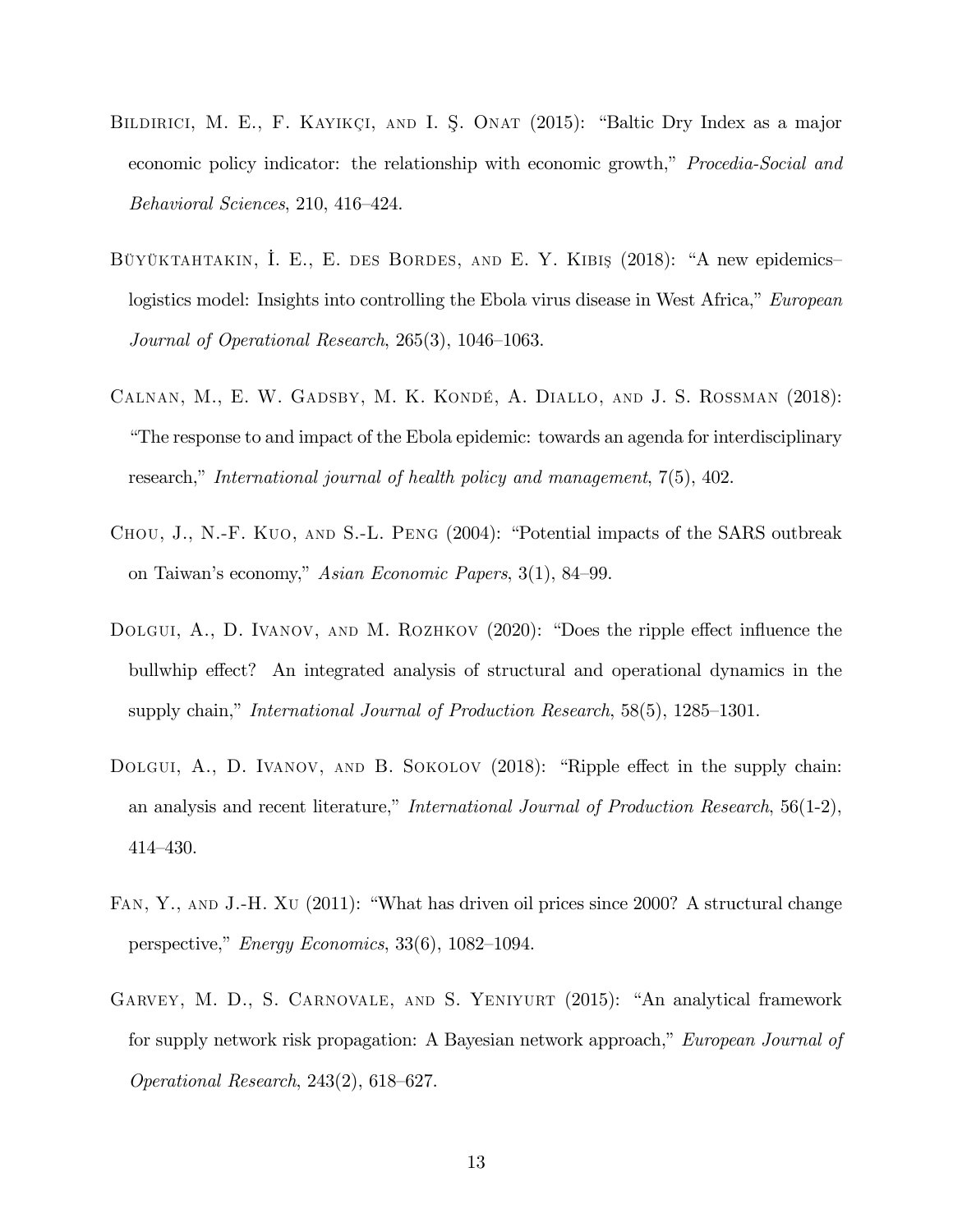- <span id="page-15-6"></span>GRAHAM, M., J. PELTOMÄKI, AND V. PILJAK (2016): "Global economic activity as an explicator of emerging market equity returns," Research in International Business and Finance, 36, 424–435.
- <span id="page-15-7"></span>ISSERLIS, L. (1938): "Tramp shipping cargoes, and freights," Journal of the Royal Statistical Society,  $101(1)$ , 53-146.
- <span id="page-15-1"></span>IVANOV,  $D.$   $(2020)$ : "Predicting the impacts of epidemic outbreaks on global supply chains: A simulation-based analysis on the coronavirus outbreak (COVID-19/SARS-CoV-2) case," Transportation Research Part E: Logistics and Transportation Review, 136, 101922.
- <span id="page-15-2"></span>IVANOV, D., B. SOKOLOV, AND A. DOLGUI  $(2014)$ : "The Ripple effect in supply chains: trade-off  $\hat{A} \check{Y}$ efficiency-flexibility-resilience $\hat{A} \check{Z}$ in disruption management," International Journal of Production Research,  $52(7)$ ,  $2154-2172$ .
- <span id="page-15-0"></span>IVANOV, D., A. TSIPOULANIDIS, J. SCHÖNBERGER, ET AL. (2017): "Global supply chain and operations management," A Decision-Oriented Introduction to the Creation of Value.
- <span id="page-15-4"></span>JOHANIS, D. (2007): "How Toronto Pearson International Airport applied lessons from SARS to develop a pandemic response plan," Journal of Business Continuity  $\mathcal C$  Emergency Planning,  $1(4)$ ,  $356-368$ .
- <span id="page-15-5"></span>KILIAN, L. (2009): "Not all oil price shocks are alike: Disentangling demand and supply shocks in the crude oil market," American Economic Review,  $99(3)$ , 1053–69.
- <span id="page-15-8"></span>KLOVLAND, J. T. (2002): "Business cycles, commodity prices and shipping freight rates: Some evidence from the pre-WWI period," SNF REPORT NO  $48/02$ .
- <span id="page-15-3"></span>LI, Y., AND C. W. ZOBEL  $(2020)$ : "Exploring supply chain network resilience in the presence of the ripple effect," International Journal of Production Economics, p. 107693.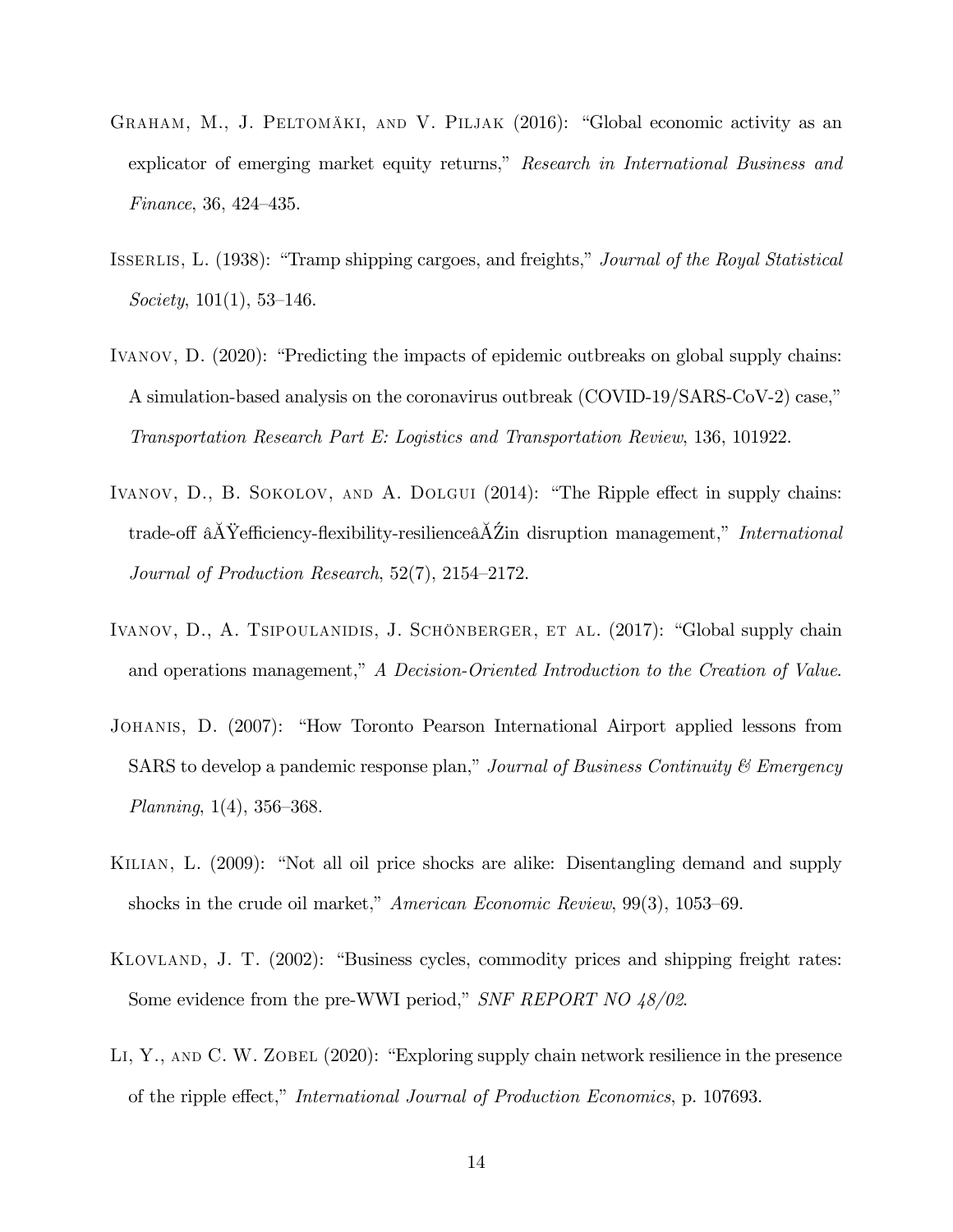- <span id="page-16-4"></span>Makridakis, S., A. Merikas, A. Merika, M. G. Tsionas, and M. Izzeldin (2020): "A novel forecasting model for the Baltic dry index utilizing optimal squeezing," Journal of Forecasting,  $39(1)$ ,  $56-68$ .
- <span id="page-16-0"></span>PAVLOV, A., D. IVANOV, F. WERNER, A. DOLGUI, AND B. SOKOLOV (2019): "Integrated detection of disruption scenarios, the ripple effect dispersal and recovery paths in supply chains," Annals of Operations Research, pp. 1–23.
- <span id="page-16-3"></span>QIU, C., G. COLSON, C. ESCALANTE, AND M. WETZSTEIN (2012): "Considering macroeconomic indicators in the food before fuel nexus,"  $Energy Economics$ ,  $34(6)$ ,  $2021-2028$ .

<span id="page-16-2"></span>STOPFORD, M. (2008): *Maritime economics 3e*. Routledge.

<span id="page-16-1"></span>TINBERGEN, J. (1959): "Tonnage and freight," Jan Tinbergen Selected Papers, pp. 93-111.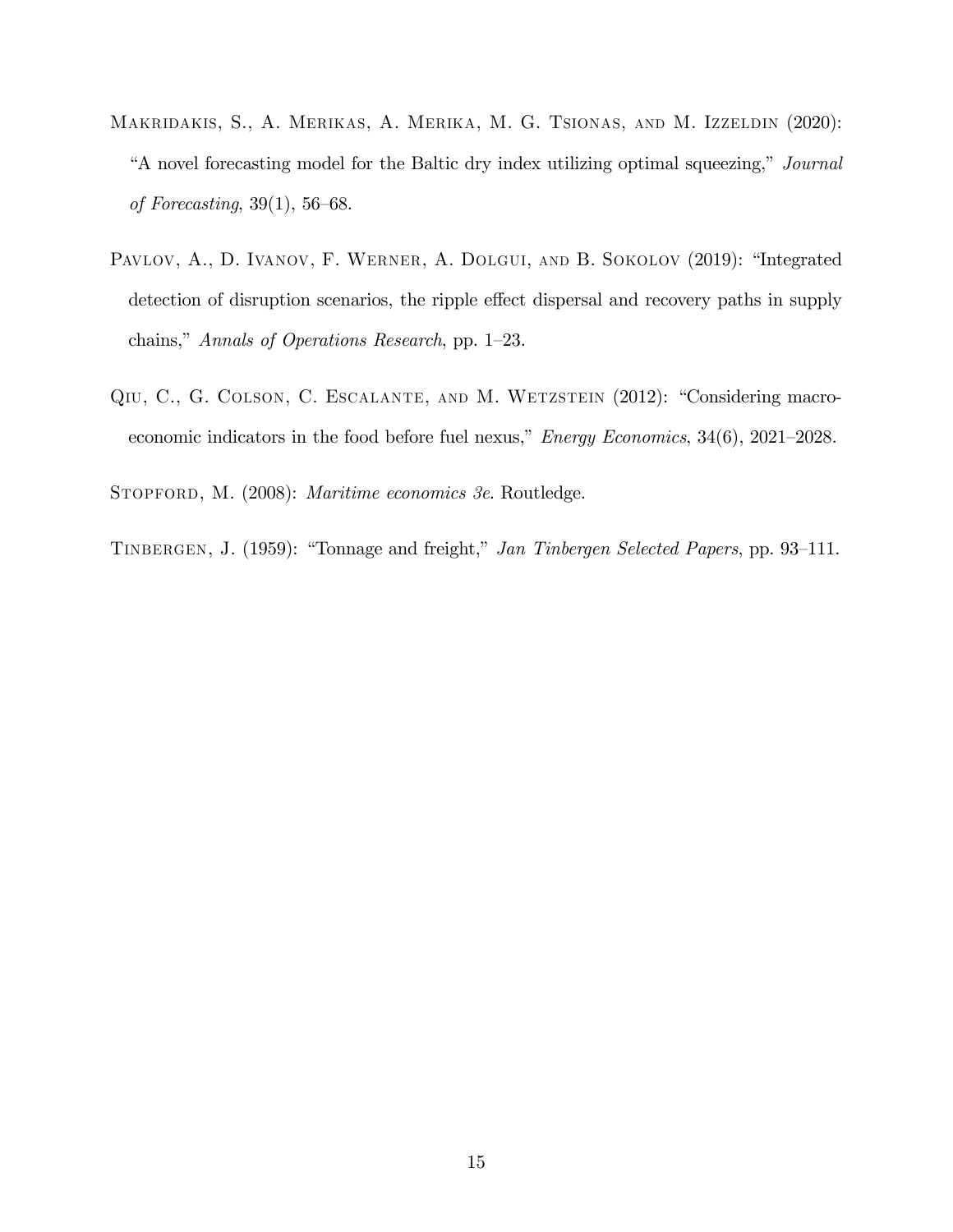#### Table 1 - Effects of COVID-19 on the Global Economy

| Effects of:                      | After 1 Week       | After 1 Month      | After 3 Months     |
|----------------------------------|--------------------|--------------------|--------------------|
|                                  |                    |                    |                    |
| COVID-19 Cases in China on       | $0.022*$           | $0.029*$           | $0.029*$           |
| Baltic Exchange Dry Index $(\%)$ | [0.004, 0.039]     | [0.002, 0.056]     | [0.001, 0.056]     |
|                                  |                    |                    |                    |
| COVID-19 Cases in ROW on         | $0.048*$           | 0.044              | 0.043              |
| Baltic Exchange Dry Index $(\%)$ | [0.011, 0.083]     | $[-0.009, 0.094]$  | $[-0.010, 0.094]$  |
|                                  |                    |                    |                    |
| COVID-19 Cases in China on       | $-0.018*$          | $-0.023*$          | $-0.023*$          |
| Crude Oil Prices $(\%)$          | $[-0.029, -0.005]$ | $[-0.036, -0.007]$ | $[-0.037, -0.007]$ |
|                                  |                    |                    |                    |
|                                  |                    |                    |                    |
| COVID-19 Cases in ROW on         | $-0.133*$          | $-0.152*$          | $-0.152*$          |
| Crude Oil Prices $(\%)$          | $[-0.161, -0.106]$ | $[-0.183, -0.124]$ | $[-0.183, -0.123]$ |
|                                  |                    |                    |                    |

Notes: The estimates represent the median across 1,000 draws. Lower and upper bounds in brackets represent the 68% credible intervals, whereas  $*$  represents significance based on these intervals.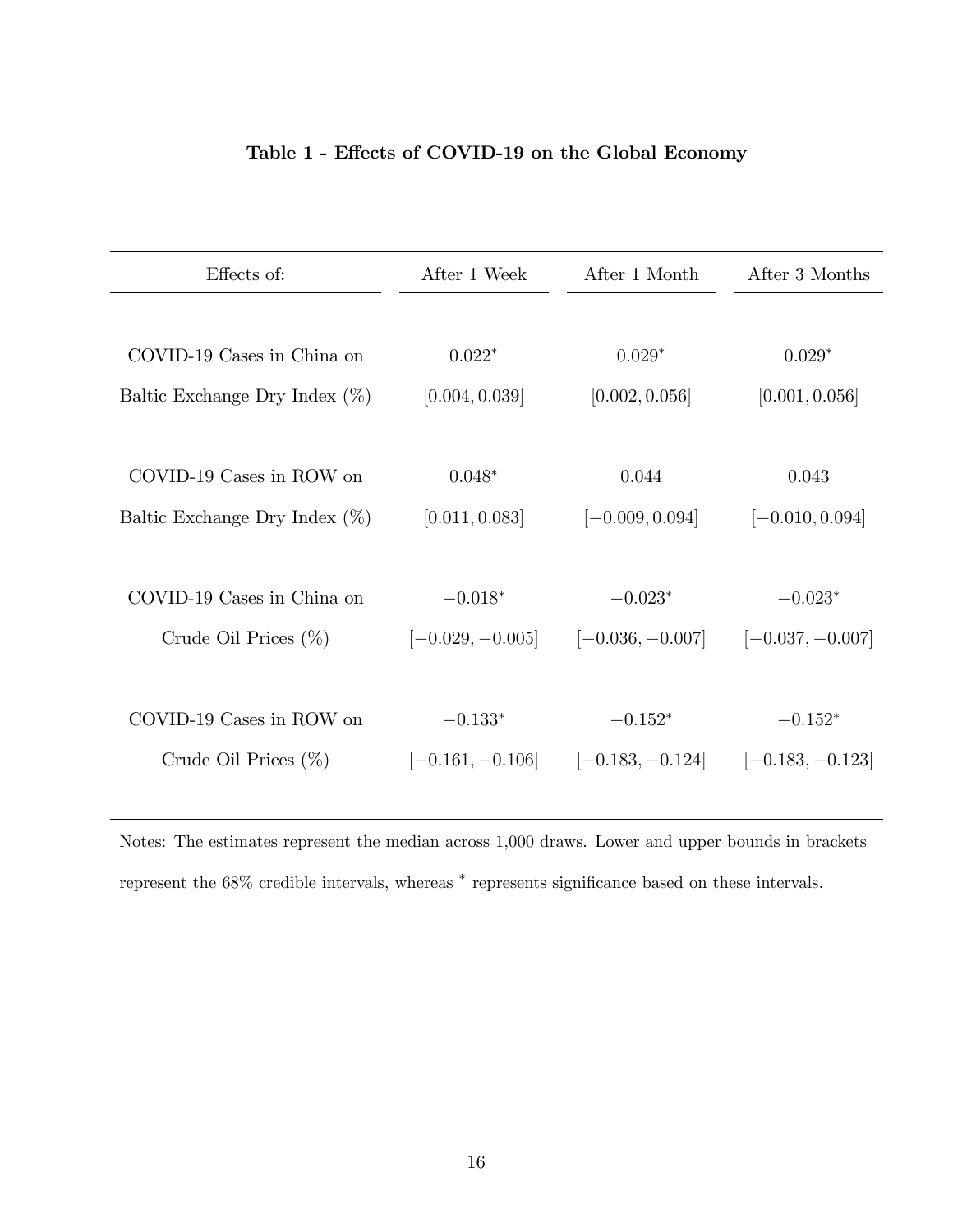

Figure 1 - Descriptive Statistics and Lag Selection

Notes: Data are represented as weekly percentage changes in daily variables.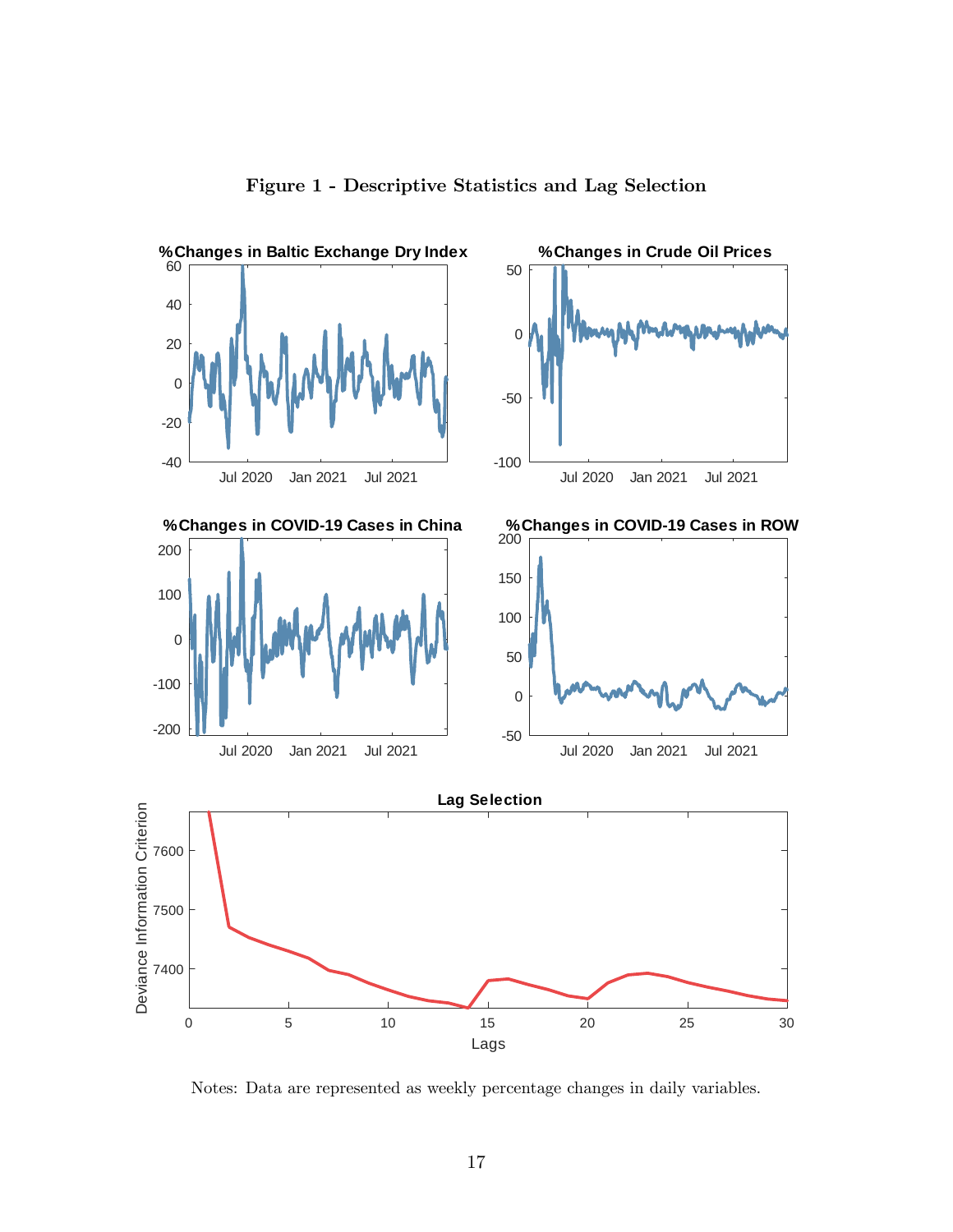

Notes: The solid lines represent the estimates, while dashed lines represent lower and upper bounds that correspond to the 68% credible intervals.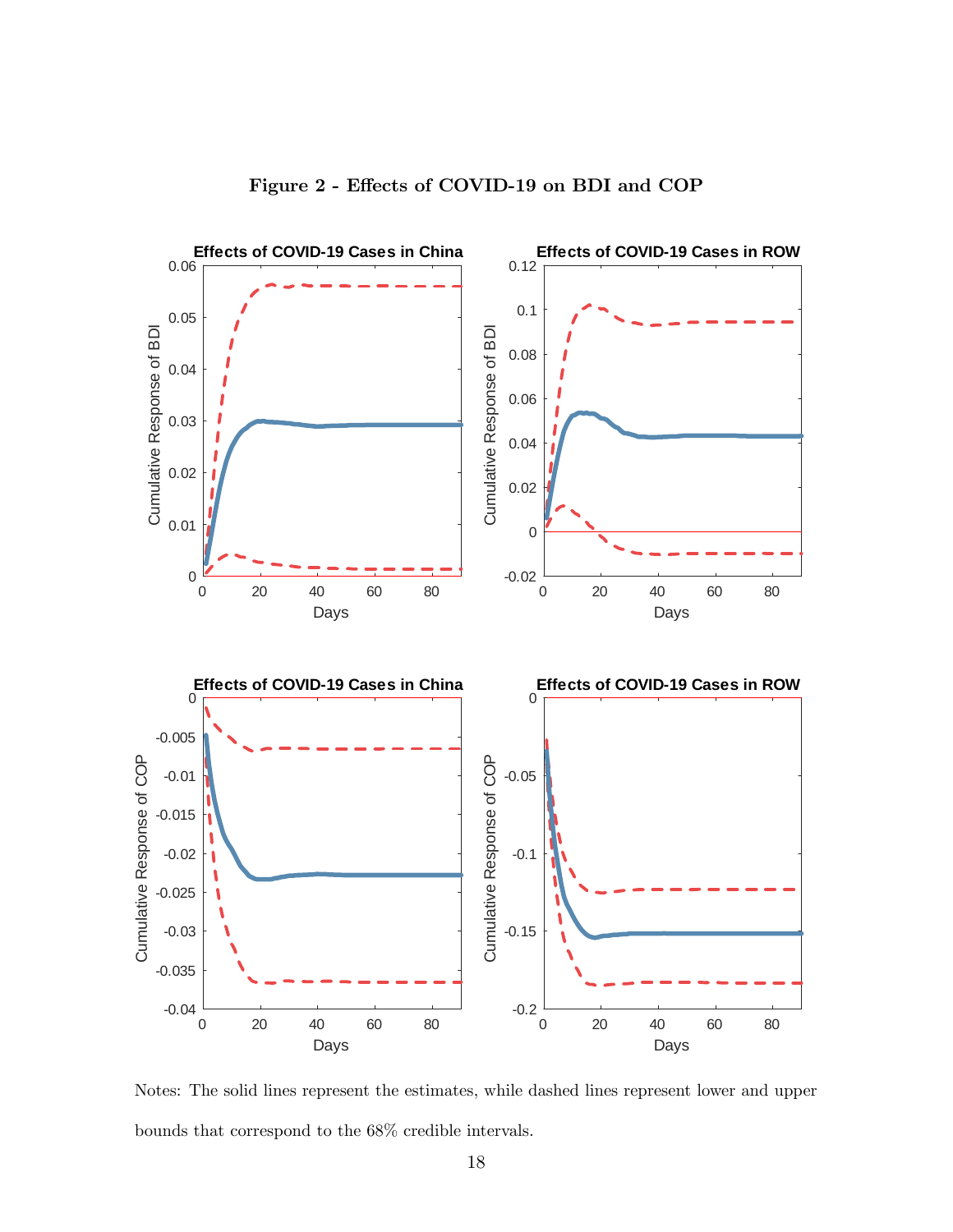

Figure 3 - Historical Decomposition of BDI and COP

Notes: The solid lines represent the estimates, while dashed lines represent lower and upper bounds that correspond to the 68% credible intervals.